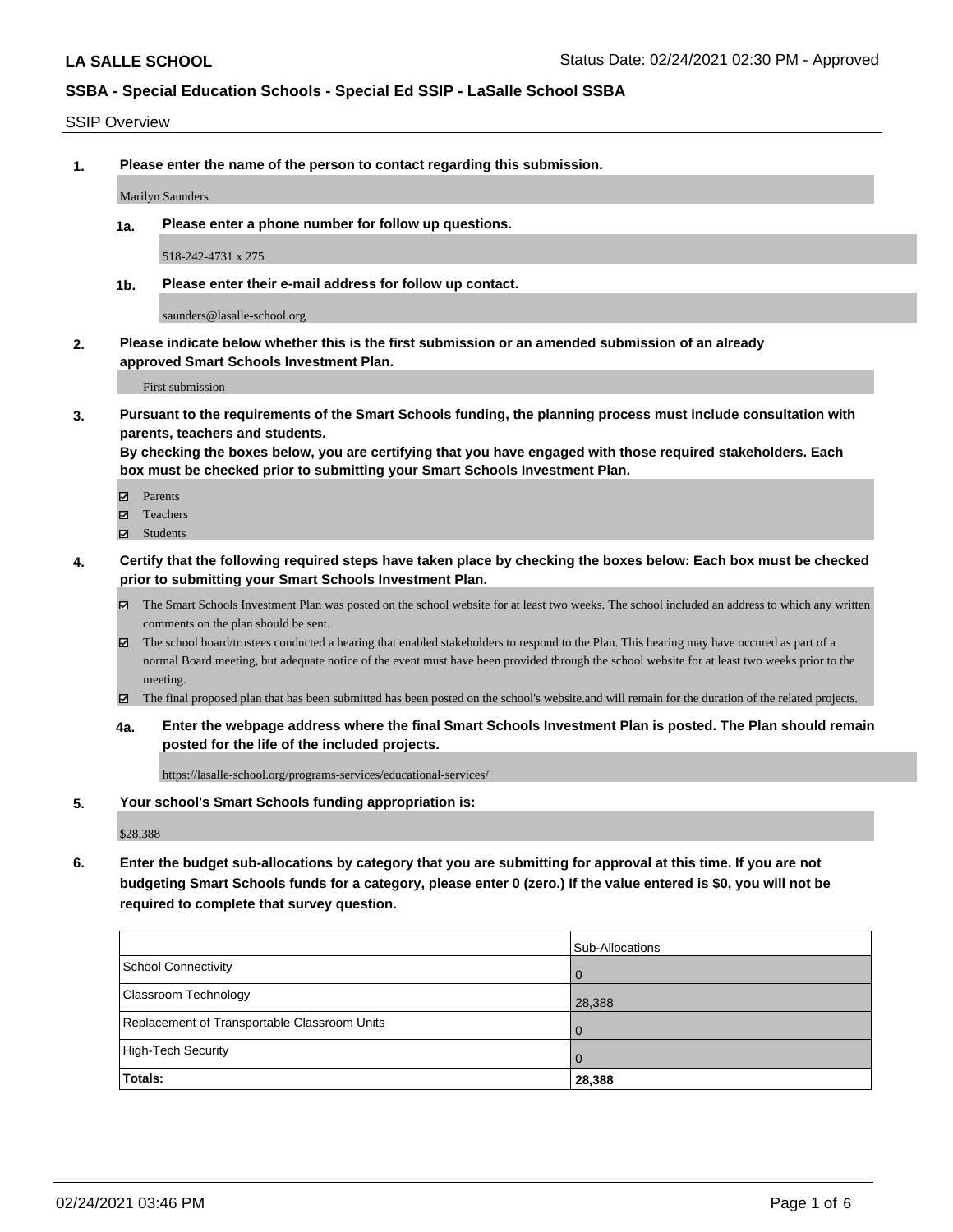School Connectivity

- **1. Describe how you intend to use Smart Schools funds for high-speed broadband and/or wireless connectivity projects in school buildings.**
- **2. Describe how the school plans to use digital connectivity and technology to improve teaching and learning.**

(No Response)

**3. Does your School Connectivity project require new construction or substantially altered space and result in capitalized cost in excess of \$100,000?**

No

**4. If you are submitting an allocation for School Connectivity complete this table. Note that the calculated Total at the bottom of the table must equal the Total allocation for this category that you entered in the SSIP Overview overall budget.** 

|                                            | Sub-Allocation |
|--------------------------------------------|----------------|
| Network/Access Costs                       | (No Response)  |
| <b>Outside Plant Costs</b>                 | (No Response)  |
| School Internal Connections and Components | (No Response)  |
| <b>Professional Services</b>               | (No Response)  |
| Testing                                    | (No Response)  |
| <b>Other Upfront Costs</b>                 | (No Response)  |
| <b>Other Costs</b>                         | (No Response)  |
| Totals:                                    | 0              |

**5. Please detail the type, quantity, per unit cost and total cost of the eligible items under each sub-category. This is especially important for any expenditures listed under the "Other" category. All expenditures must be eligible for tax-exempt financing to be reimbursed with Smart Schools funds. Sufficient detail must be provided so that we can verify this is the case. If you have any questions, please contact us directly through smartschools@nysed.gov. Add rows under each sub-category for additional items, as needed.**

| Select the allowable expenditure | Item to be purchased | l Quantitv    | Cost per Item | <b>Total Cost</b> |
|----------------------------------|----------------------|---------------|---------------|-------------------|
| type.                            |                      |               |               |                   |
| Repeat to add another item under |                      |               |               |                   |
| each type.                       |                      |               |               |                   |
| (No Response)                    | (No Response)        | (No Response) | (No Response) | (No Response)     |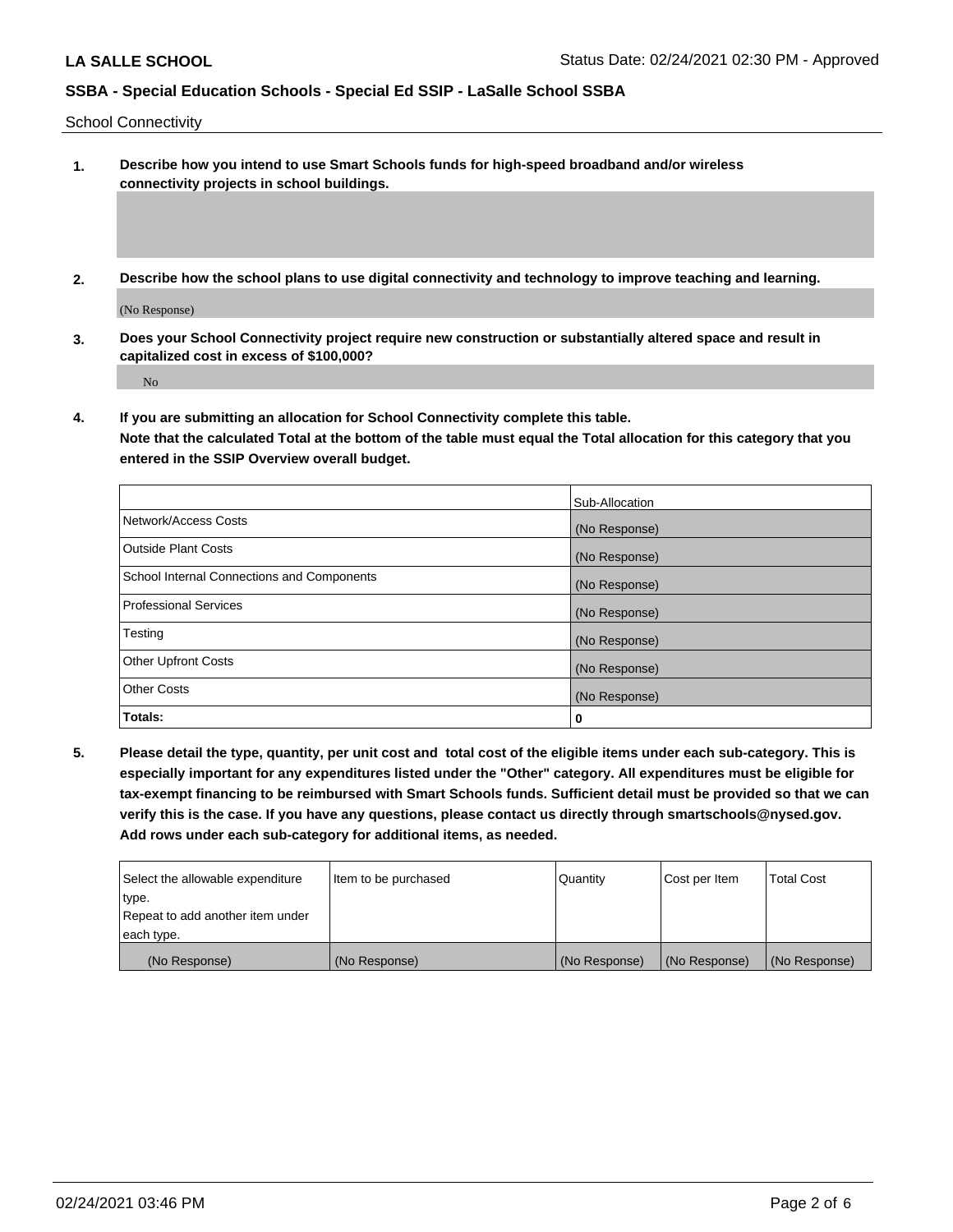Classroom Learning Technology Equipment (Devices)

#### **1. Describe the devices you intend to purchase and their compatibility with existing or planned platforms or systems.**

LasalleSchool has conducted a review of its' current opportunitiesfor students to access technology within classrooms. It is evident that a comprehensive plan to provide technology support to students is imperative. With this in mind the Smart Schools Bond Act funds will be used to equip classrooms with upgraded desktop computers for instructional purposes.

### **2. Describe how the proposed technology purchases will improve teaching and learning inside or outside of the classroom.**

Technology supports students and teachers in classrooms with digital learning tools. It alsoexpands course offerings, experiences, andlearning materials.Technology increases student engagement and motivationand accelerates learning. Online learning and remote opportunities can be accessed and through the use ofopen educational resources and other technologies. The use of technologycan increase educational productivity by accelerating the rate of learning whilereducing costs associatedwith instructional materials or program deliverybybetter utilizing teacher instructional time. Throughthe use of technology, we anticipate a greater degree of communication, teacher to student/student to teacher, peer to peer and parent to teacher/teacher to parent.

**3. To ensure the sustainability of technology purchases made with Smart Schools funds, schools must have a plan to maintain and support technology purchases reimbursed with Smart Schools funds. This sustainability plan should support recurring costs of use that are ineligible for Smart Schools funding such as device maintenance, technical support, Internet and wireless fees, maintenance of hotspots, staff professional development, building maintenance and the replacement of incidental items.**

By checking this box, you certify that the school has a sustainability plan as described above.

**4. Schools must ensure that devices purchased with Smart Schools funds will be distributed, prepared for use, maintained and supported appropriately. Schools must maintain detailed device inventories in accordance with generally accepted accounting principles.**

By checking this box, you certify that the school has a distribution and inventory management plan and system in place.

- **5. Schools must contact the SUNY/CUNY teacher preparation program that supplies the largest number of its new teachers to request advice on innovative uses and best practices at the intersection of pedagogy and educational technology.**
	- By checking this box, you certify that you have contacted the SUNY/CUNY teacher preparation program that supplies the largest number of your new teachers to request advice on these issues.
	- **5a. Please enter the name of the SUNY or CUNY Institution that you contacted.**

SUNY Albany

**5b. Enter the primary Institution phone number.**

518-442-4988

**5c. Enter the name of the contact person with whom you consulted and/or will be collaborating with on innovative uses of technology and best practices.**

Jason Lane

**6. If you are submitting an allocation for Classroom Educational Technology, complete this table. Note that the calculated Total at the bottom of the table must equal the Total allocation for this category that you entered in the SSIP Overview overall budget.**

|                         | Sub-Allocation |
|-------------------------|----------------|
|                         |                |
| Interactive Whiteboards | (No Response)  |
| Computer Servers        | (No Response)  |
| Desktop Computers       | 28,388         |
| <b>Laptop Computers</b> | (No Response)  |
| <b>Tablet Computers</b> |                |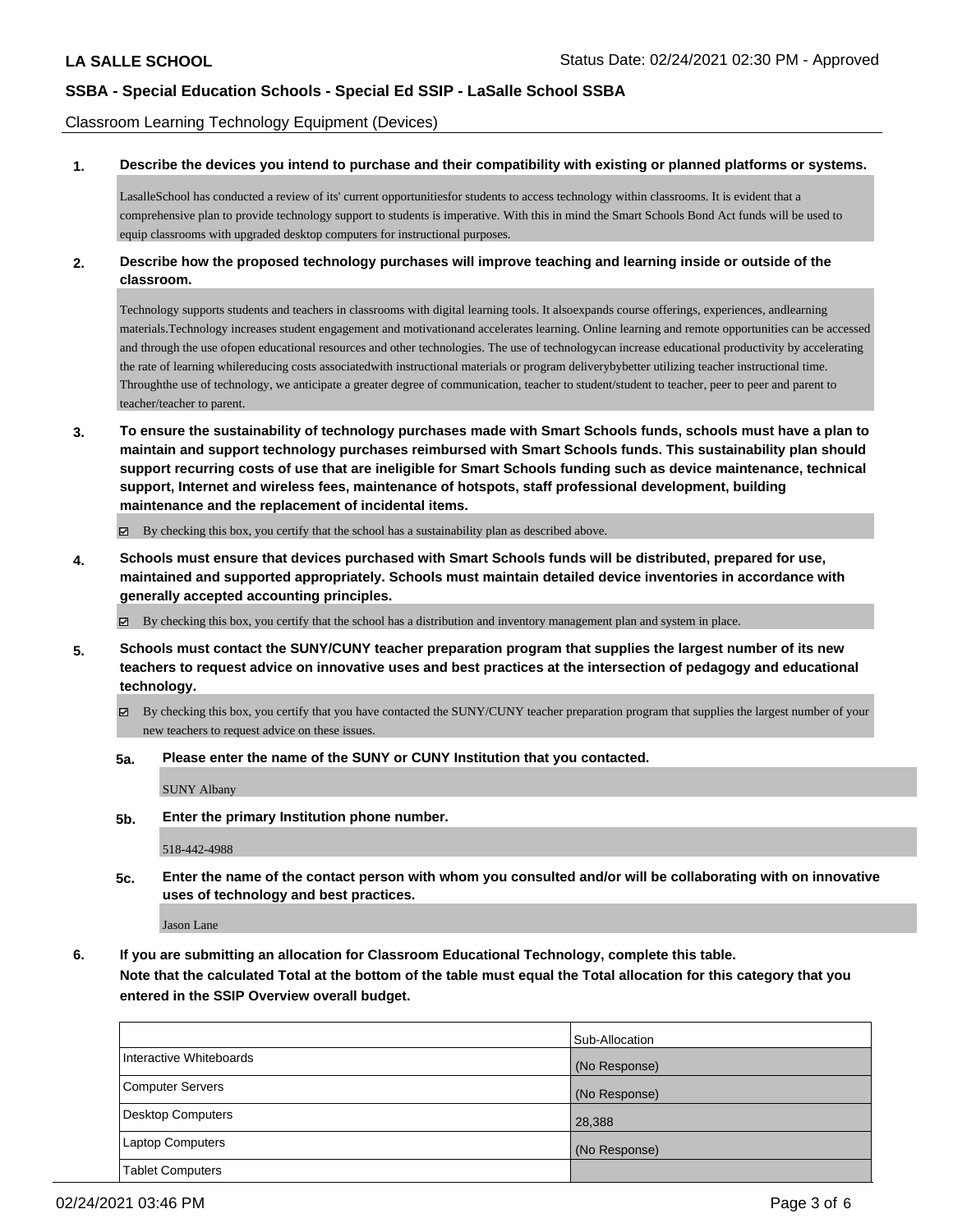Classroom Learning Technology Equipment (Devices)

|                    | Sub-Allocation |
|--------------------|----------------|
|                    | (No Response)  |
| <b>Other Costs</b> | (No Response)  |
| Totals:            | 28,388         |

**7. Please detail the type, quantity, per unit cost and total cost of the eligible items under each sub-category. This is especially important for any expenditures listed under the "Other" category. All expenditures must be capital bond eligible to be reimbursed with Smart Schools funds. If you have any questions, please contact us directly through smartschools@nysed.gov.**

**Add rows under each sub-category for additional items, as needed.**

| Select the allowable expenditure | Item to be purchased | Quantity | Cost per Item | <b>Total Cost</b> |
|----------------------------------|----------------------|----------|---------------|-------------------|
| type.                            |                      |          |               |                   |
| Repeat to add another item under |                      |          |               |                   |
| each type.                       |                      |          |               |                   |
| <b>Desktop Computers</b>         | desktops             | 35       | 811           | 28.388            |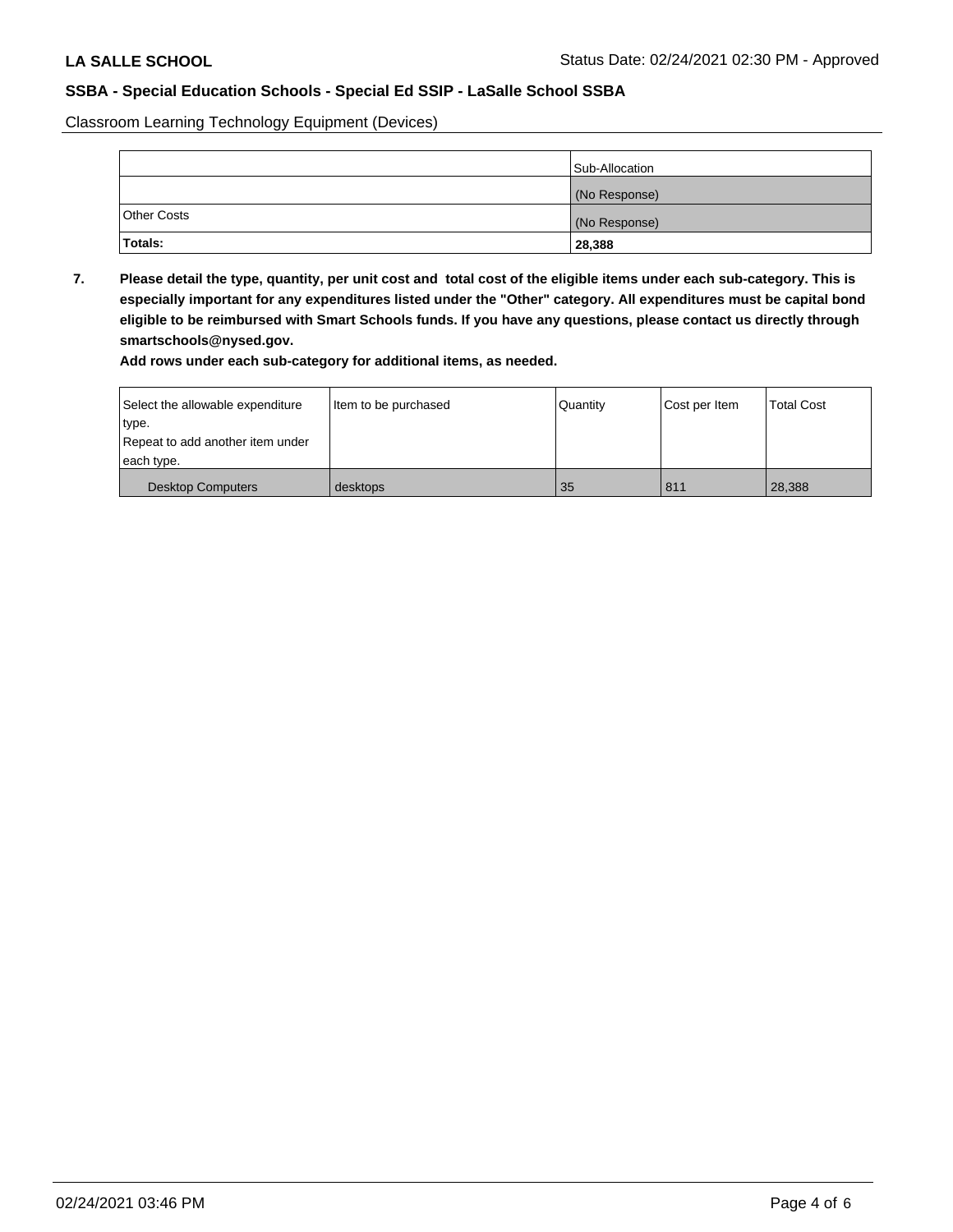Replace/Modernize Transportable Classrooms

**1. Describe the school's plan to construct, enhance or modernize education facilities to provide high-quality instructional space by replacing transportable classrooms.**

(No Response)

**2. Does your Classroom Trailer project require new construction or substantially altered space and result in capitalized cost in excess of \$100,000?**

(No Response)

**3. If you have made an allocation for Replace Transportable Classrooms, complete this table. Note that the calculated Total at the bottom of the table must equal the Total allocation for this category that you entered in the SSIP Overview overall budget.**

|                                                | Sub-Allocation |
|------------------------------------------------|----------------|
| Construct New Instructional Space              | (No Response)  |
| Enhance/Modernize Existing Instructional Space | (No Response)  |
| Other Costs                                    | (No Response)  |
| Totals:                                        | 0              |

**4. Please detail the type, quantity, per unit cost and total cost of the eligible items under each sub-category. This is especially important for any expenditures listed under the "Other" category. All expenditures must be capital bond eligible to be reimbursed with Smart Schools funds. If you have any questions, please contact us directly through smartschools@nysed.gov.**

**Add rows under each sub-category for additional items, as needed.**

| Select the allowable expenditure | Item to be purchased | Quantity      | Cost per Item | <b>Total Cost</b> |
|----------------------------------|----------------------|---------------|---------------|-------------------|
| 'type.                           |                      |               |               |                   |
| Repeat to add another item under |                      |               |               |                   |
| each type.                       |                      |               |               |                   |
| (No Response)                    | (No Response)        | (No Response) | (No Response) | (No Response)     |